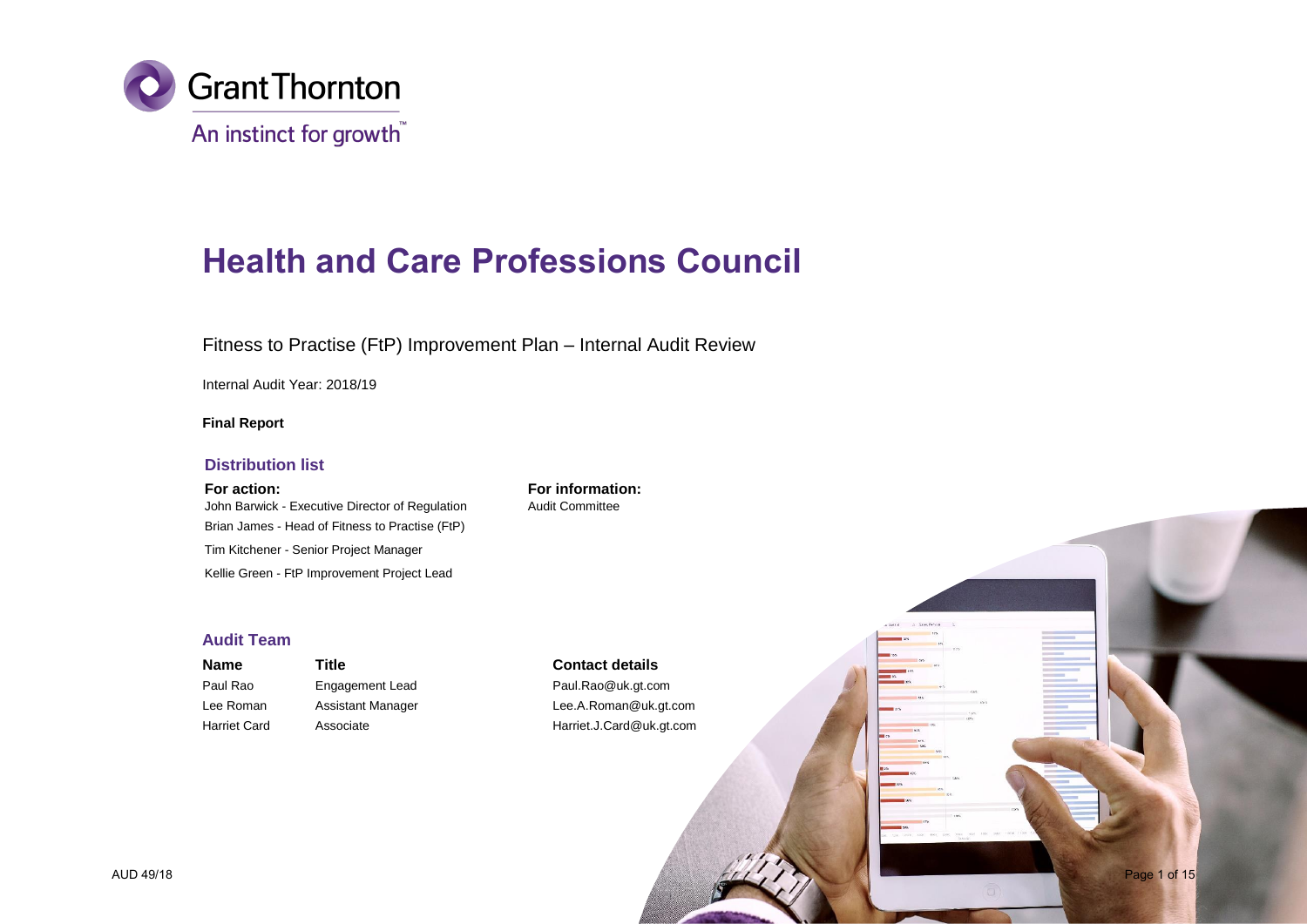## **Contents**

|              |                                      |              | Glossary                                      |
|--------------|--------------------------------------|--------------|-----------------------------------------------|
| $\mathbf 1$  | <b>Executive Summary</b>             | $\mathbf{2}$ |                                               |
| $\mathbf{2}$ | <b>Detailed findings</b>             | 7            | <b>EMT</b> – Executive Management Team        |
|              |                                      |              | FtP – Fitness to Practise                     |
|              | <b>Appendices</b>                    |              |                                               |
| A            | Approach and responsibilities        | 11           | IA - Internal Audit                           |
| B            | <b>Audit Report and Issue Rating</b> | 13           | PID - Project Initiation Document             |
|              |                                      |              | SMT – Senior Management Team (from June 2018) |

This report is confidential and is intended for use by the management and the Executive Directors of the Health and Care Professions Council (HCPC) only. It forms part of our continuing dialogue with you. It should not be made available, in whole or in part, to any third party without our prior written consent. We do not accept responsibility for any reliance that third parties may place upon this report. Any third party relying on this report does so entirely at its own risk. We accept no liability to any third party for any loss or damage suffered or costs incurred, arising out of or in connection with the use of this report, however such loss or damage is caused.

It is the responsibility solely of HCPC's management to ensure that there are adequate arrangements in place in relation to risk management, governance and control.

**1**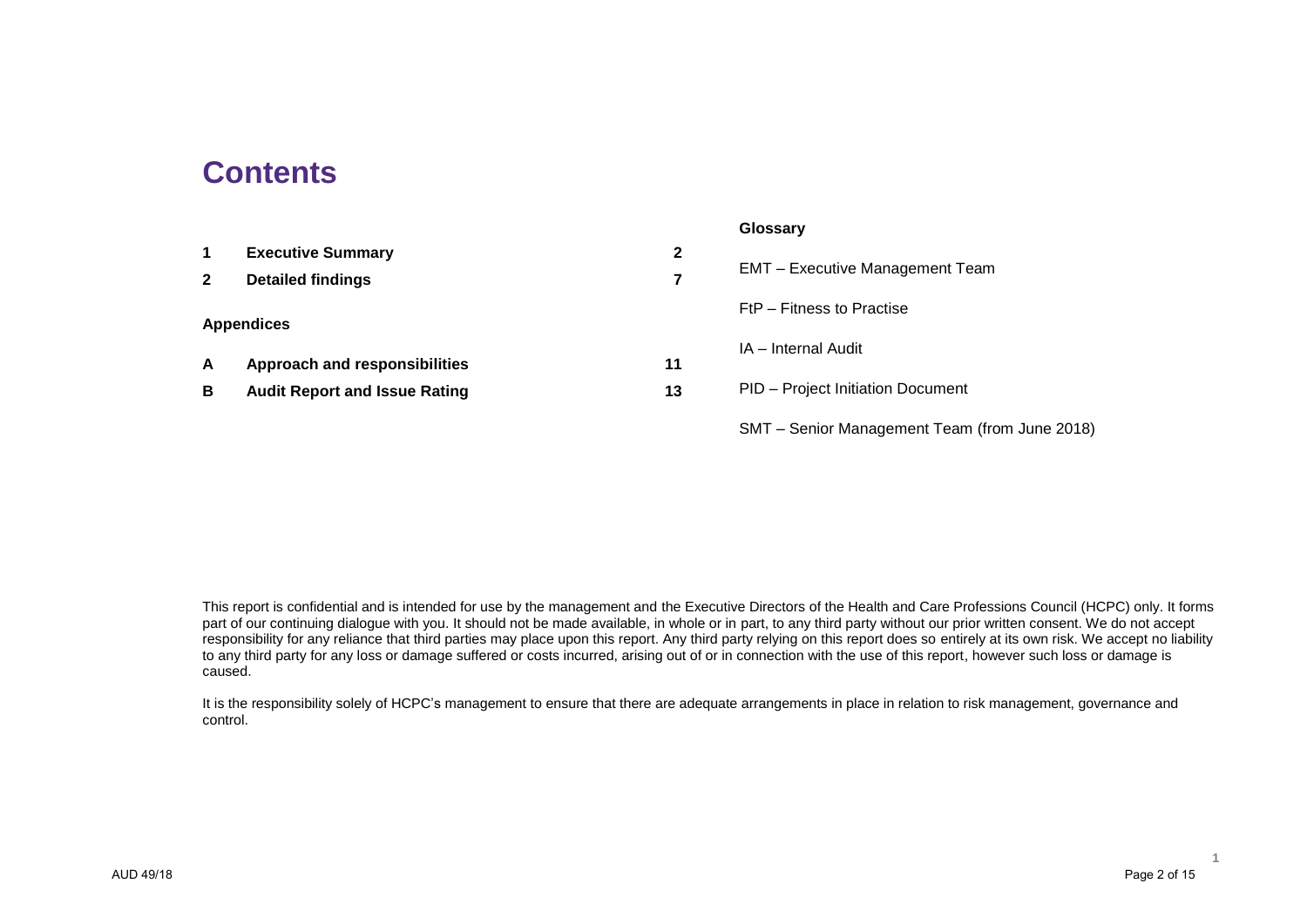## **1 Executive Summary**

| <b>FtP Improvement Plan - Internal Audit Review</b> |                 | lmp. | Low | Med. | r yn |
|-----------------------------------------------------|-----------------|------|-----|------|------|
|                                                     | Findings raised |      |     |      |      |

The Professional Standards Authority (PSA) oversees the nine regulators for Health and Social Care professionals in the UK and is accountable to Parliament. The PSA is required by law to assess the performance of each of the regulators and to publish a report of its findings each year. The PSA concluded in its 2016/17 annual review of performance that HCPC did not meet six of the ten Fitness to Practise Standards of Good Regulation. In response to the PSA's findings, an action plan was drafted in September 2017 and in October 2017, the Executive Management Team (EMT) agreed that the delivery of the action plan was to be managed as a major project. In December 2017, a paper detailing the improvement work already undertaken, as well as the proposed future actions, was presented to Council for approval. In April 2018, a formal Project Initiation Document (PID) was prepared and presented to EMT where it was endorsed and the budget was approved. At the time of endorsement, the anticipated project completion date was March 2019.

The focus of this Internal Audit review was to provide assurance as to whether the governance arrangements in place for the FtP Improvement Plan Project (hereafter referred to as the "Project") are robust, as well as a review over the governance arrangements in place for Management to ensure that the project is on track to be delivered by March 2019.

Overall, we observed that well-designed internal reporting processes are in place to communicate progress in respect of the Project to a range of stakeholders. This includes the tracking of, and reporting on, the progress against Project deliverables at the Project Team and Board meetings. Progress updates are also made at Council meetings as part of the Chief Executive's report. External stakeholders are updated on the progress as part of the HCPC FtP Partnership Forum attended by several representative bodies\* and update bulletins are communicated quarterly via email. Microsoft Project is the primary tool used to manage the administration of the Project, including documenting key deliverables, timelines and resource allocation. The FtP Improvement Project Lead and FtP Project Manager is Kellie Green and Tim Kitchener respectively. Clear roles and responsibilities for the Project Team have been documented and communicated and the project team structure was approved by the EMT as part of the Project Initiation Document (PID) review. Similarly, the budget and resourcing requirements for the Project were included in the PID and are monitored and updated on an ongoing basis. There was clear evidence of a collaborative approach to understand and document the lessons learned from the PSA findings involving, amongst others, Heads of Department and FtP Managers. This culminated in the drafting of an initial action plan.

The Project indicates that there are 27 key deliverables to complete in order to realise the overall objective, which is to improve HCPC's performance in the areas of Fitness to Practise to achieve and maintain the PSA's standards of good regulation. At the time of reporting (October 2018), it was observed that several deliverable dates have been delayed. However, the overall completion date was not considered to be impacted by HCPC Management due to contingency planning and flexibility built into the Project Plan. At the time of concluding fieldwork (September 2018) it was noted that 6 deliverables have been approved by the Project Board, 4 have been completed but not yet approved, 8 are in progress and 9 have not yet commenced. Whilst this internal audit review does not provide assurance over whether the project will be delivered, with only 10 out of 27 actions having been completed, Management should ensure that there is continued and targeted focus on the delivery of the Plan.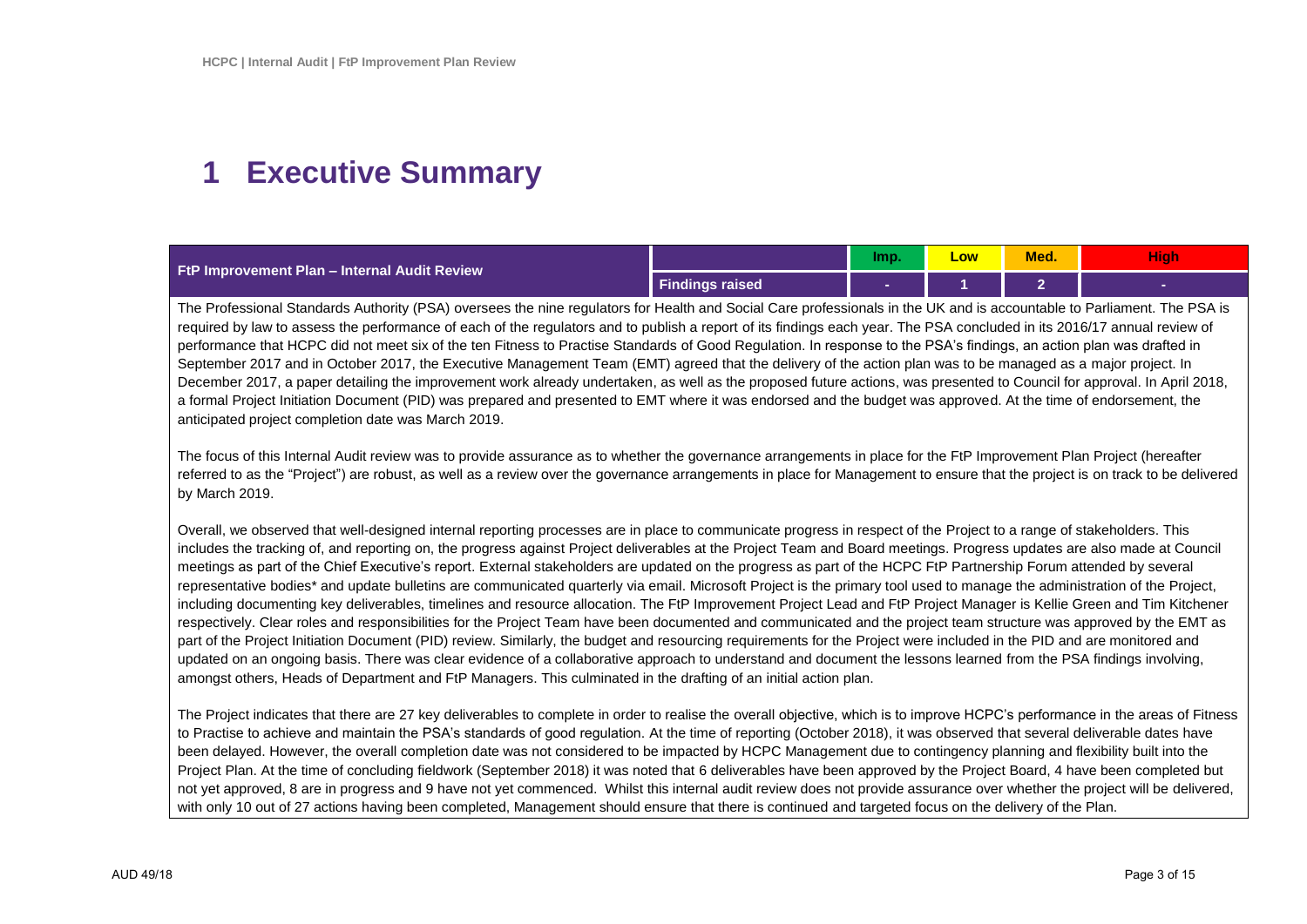We have raised two medium findings for HCPC's attention. These relate to:

- The internal communication plan\*\* was not formally reviewed and approved by the Project Board and is not sufficiently detailed or regularly updated. Instances were noted where the responsibility for the completion of actions were not noted or not specific, and clear due dates were not always specified. A detailed external communications plan has not been documented, although a high-level communications strategy and stakeholder analysis was observed which includes external stakeholders. It was noted, similar to the internal communications plan, that clear due dates and responsible persons had not been articulated for all actions in the high-level communications strategy. Both aforementioned documents have not been updated since they were prepared to reflect the status of actions and further, the actions in respect of internal and external communications are not tracked in MS Project.
- The second medium risk finding relates to instances where resources have not been allocated to tasks on the Project plan as the deliverable had been delayed. The delay was a result of Management not identifying interdependencies with five other activities that needed to be completed before the work could commence. It was advised that the resource would be planned closer to the time, however this might result in possible capacity constraints not being identified suitably in advance.

In the main, the evidence reviewed during fieldwork and discussions with Management noted that there is good project management and governance controls in place. Examples of instances of good practice observed include, but are not limited to, the following:

- FtP Project Team and Boards have been established and regular meetings are held to discuss progress on the Project and to review and approve deliverables. An action log with deadlines and specified responsible persons is in place and advises that actions are being completed as required. The current log as at September 2018 indicates that 85 of 87 actions have been closed.
- Project risks are regularly discussed at the abovementioned meetings and a documented project risk register is in place. Residual risk exposure for the 11 risks identified are rated as green by Management i.e. after appropriate mitigating controls have been applied.
- The FtP Improvement Project Plan in Microsoft Project splits down the 27 key deliverables into individual sub-tasks to allow greater visibility over the current state of completion of each deliverable. This also allows for more detailed resource planning to be specified in the plan.
- A change control process is in place whereby significant changes to the project plan are submitted to the Project Board for endorsement. Discussion with Management and observation of supporting evidence noted that one significant change had been requested, and IA observed endorsement in Project Board meeting minutes.

Below we have included an assessment of each risk area assessed as part of this audit and a summary of the key actions emerging from the audit.

\* Representative bodies included Association of Educational Psychologists, British Association of Occupational Therapists, British Association of Social Workers, British Dietetic Association, Chartered Society of Physiotherapy, Doughty St Chambers, Royal College of Speech and Language Therapists, Society of Chiropodists & Podiatrists, Society of Radiographers, UNISON and Unite.

\*\* A detailed plan setting out the timing, responsibility and actions (also referred to as 'tactics') to be undertaken to communicate key messages in respect of the FtP Improvement Project to internal stakeholders.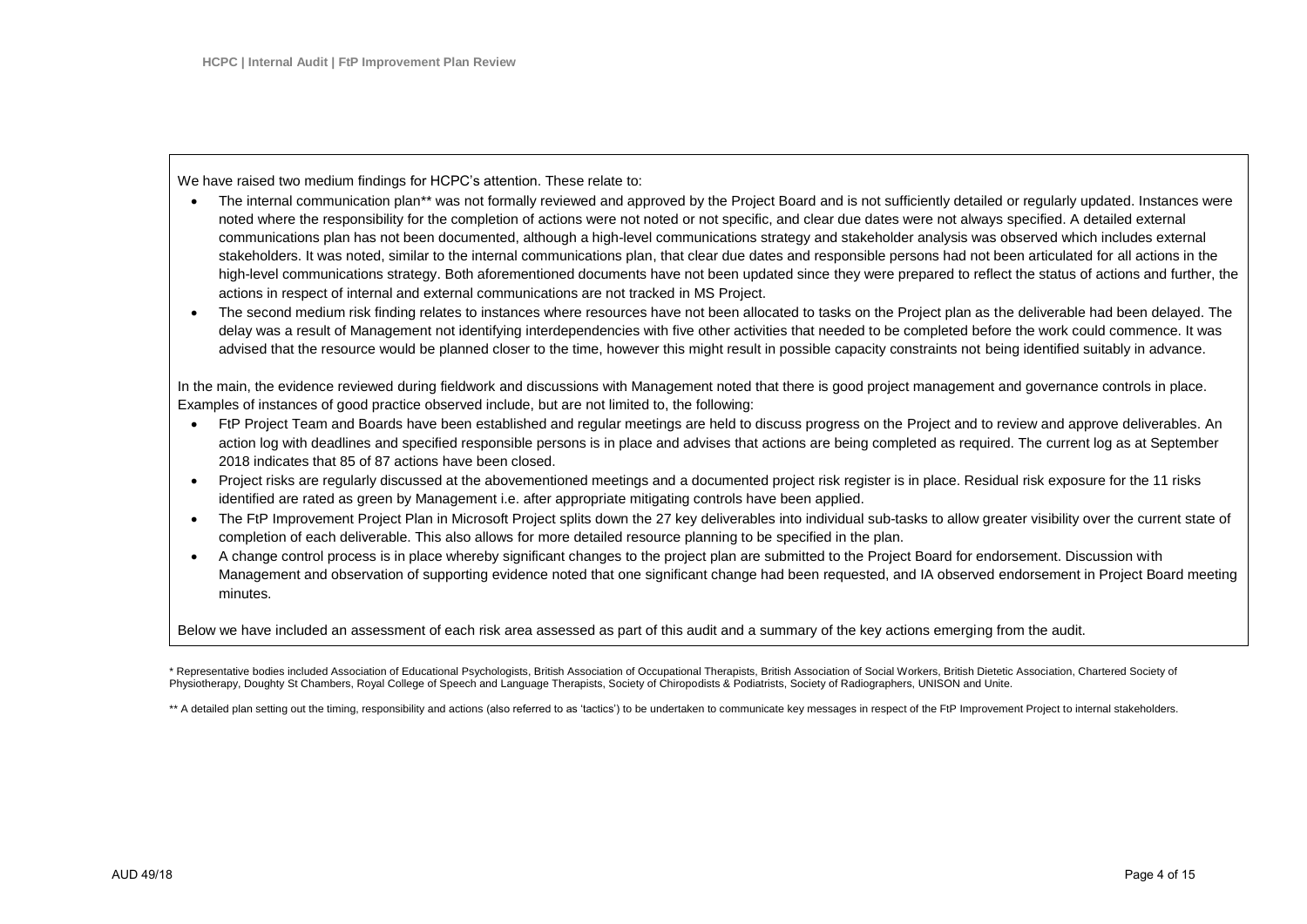| <b>Risk area</b>                                                                                                                                                                                                                             | Finding ref. | Rating        | Overview of required action                                                                                                                                                                                                                                                                                                                                                                                           | <b>Action owner</b>                     | <b>Completion</b><br>date |
|----------------------------------------------------------------------------------------------------------------------------------------------------------------------------------------------------------------------------------------------|--------------|---------------|-----------------------------------------------------------------------------------------------------------------------------------------------------------------------------------------------------------------------------------------------------------------------------------------------------------------------------------------------------------------------------------------------------------------------|-----------------------------------------|---------------------------|
| No reporting processes have<br>been created to enable HCPC to<br>communicate progress of the<br>Project to key internal and<br>external stakeholders, leading to<br>lack of visibility of progress made<br>in the completion of the Project. |              | <b>Medium</b> | Internal and external communication plans are to be<br>updated, reviewed and approved by the Project Board.<br>Actions in respect of communications should be tracked in<br>Microsoft Project with clear due dates and responsibility<br>assigned.                                                                                                                                                                    | Kellie Green                            | November<br>2018          |
| Project does not have<br>The<br>sufficient resources allocated to it<br>and interdependencies between<br>tasks have not been identified,<br>leading to a lack of delivery on<br>timely basis.                                                | 2            | <b>Medium</b> | Review resourcing of tasks, including those that have been<br>delayed due to re-planning, to ensure there is adequate<br>resource available to complete the task.<br>All remaining Project deliverables will be reviewed to<br>ensure there are no interdependencies that Management<br>are unaware of.                                                                                                               | Kellie<br>Green<br><b>Tim Kitchener</b> | November<br>2018          |
| of<br>Completion<br>deliverable<br>matrices are inconsistent which<br>might result in the Project Board<br>not having clear guidance<br>needed in order to make a<br>decision.                                                               | 3            | Low           | The Project Board rely on the outcome of the quality review<br>of deliverables in order to make a decision whether of pass<br>or fail. Therefore, all deliverables should be consistently<br>assessed in the deliverable matrix by providing a clear<br>overall recommendation to the Project Board and a<br>conclusion on whether each aim has been met. The<br>standard deliverable matrix template should be used. | <b>Ellis Christie</b>                   | November<br>2018          |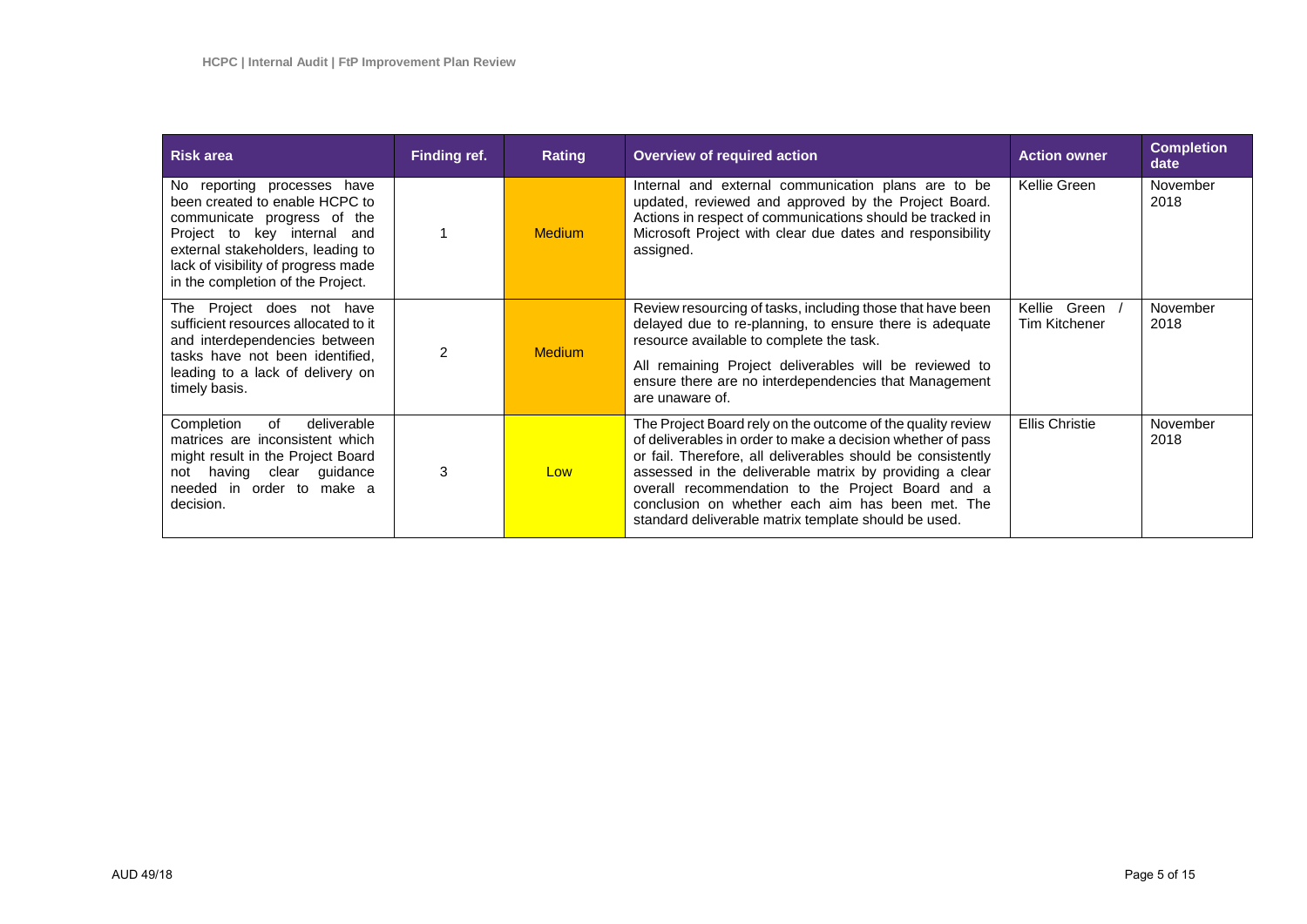## **1.1 Background**

The Internal Audit Plan for 2018/19 includes a review in relation to the Improvement Plan in place following the Professional Standards Authority's (PSA) annual performance review of the Health and Care Professions Council (HCPC). The PSA oversees the nine regulators for Health and Social Care professionals in the UK and is accountable to Parliament. The PSA is required by law to assess the performance of each of the regulators and to publish a report of its findings each year. The process seeks to check how effective the regulators have been in protecting the public and promoting confidence in health and care professionals. It also seeks to identify strengths and areas of concern in order to enable improvement.

The Professional Standards Authority (PSA) concluded in its 2016/17 annual review of performance that HCPC did not meet six out of the ten Fitness to Practise Standards of Good Regulation. The report also highlighted that in the two preceding performance reviews undertaken, areas of concern were identified in respect of HCPC's Fitness to Practise procedures. In response to the PSA's findings, an action plan was drafted in September 2017 and in October 2017 the Executive Management Team (EMT) agreed that the delivery of the action plan was to be managed as a major project. In December 2017, a paper detailing the improvement work already undertaken as well as the proposed future actions was presented to the Council for approval.

In April 2018, a formal Project Initiation Document (PID) was prepared and presented to Executive Management Team (EMT) where it was endorsed and the budget was approved. At the time of endorsement, the anticipated completion date was March 2019. There was however an expectation that some of the benefits of the improvement plan would be realised prior to completion and that HCPC will be able to evidence of improvement in the next PSA performance review, starting in December 2018.

## **1.2 Scope**

The scope areas for this review were as follows:

 Understand whether HCPC have performed a lessons learned review post the failure to meet six of the PSA standards, and how the lessons learned review has been used to formulate or contribute to the Improvement Plan

- Understand how HCPC have communicated the Improvement Plan to key internal and external stakeholders, including the Professional Standards Authority
- Understand how HCPC are monitoring and tracking the delivery of the Improvement Plan and reporting progress on the completion of the Plan to the SMT and Council
- Review the appropriateness of the roles and responsibilities established to deliver the Improvement Plan, and whether there is reasonable capacity allocated to deliver the Plan.

## **1.3 Objectives and risk areas**

At the June 2018 Audit Committee meeting, it was discussed whether the Internal Audit review should be performed in two phases. However, through subsequent discussions with Management, it was agreed that a two-phased approach was not required and that this Internal Audit review would examine:

- the adequacy of the controls in place to manage the project, as well as the governance arrangements, over the FtP Improvement Plan; and
- the progress of the project to date and whether it remains on track to be delivered by March 2019.

## **1.4 Other observations**

Throughout the course of our audit, we have identified or discussed points that form important observations. While these have not resulted in reported exceptions for management to action, we believe management should be aware of them. In particular, we noted the following:

- A formal succession plan is not in place in the event of a key member of the FtP Improvement Project Team leaving the organisation. Management advised that knowledge of the plan is sufficiently spread across the members of the Project Team and that the plan is documented in sufficient detail to mitigate the risk of a single point of failure. It was however advised that the loss of a Project Team member might impact the final deliverable date.
- Work on the FtP Improvement Plan commenced before the Project Initiation Document was presented to, and endorsed by, the EMT.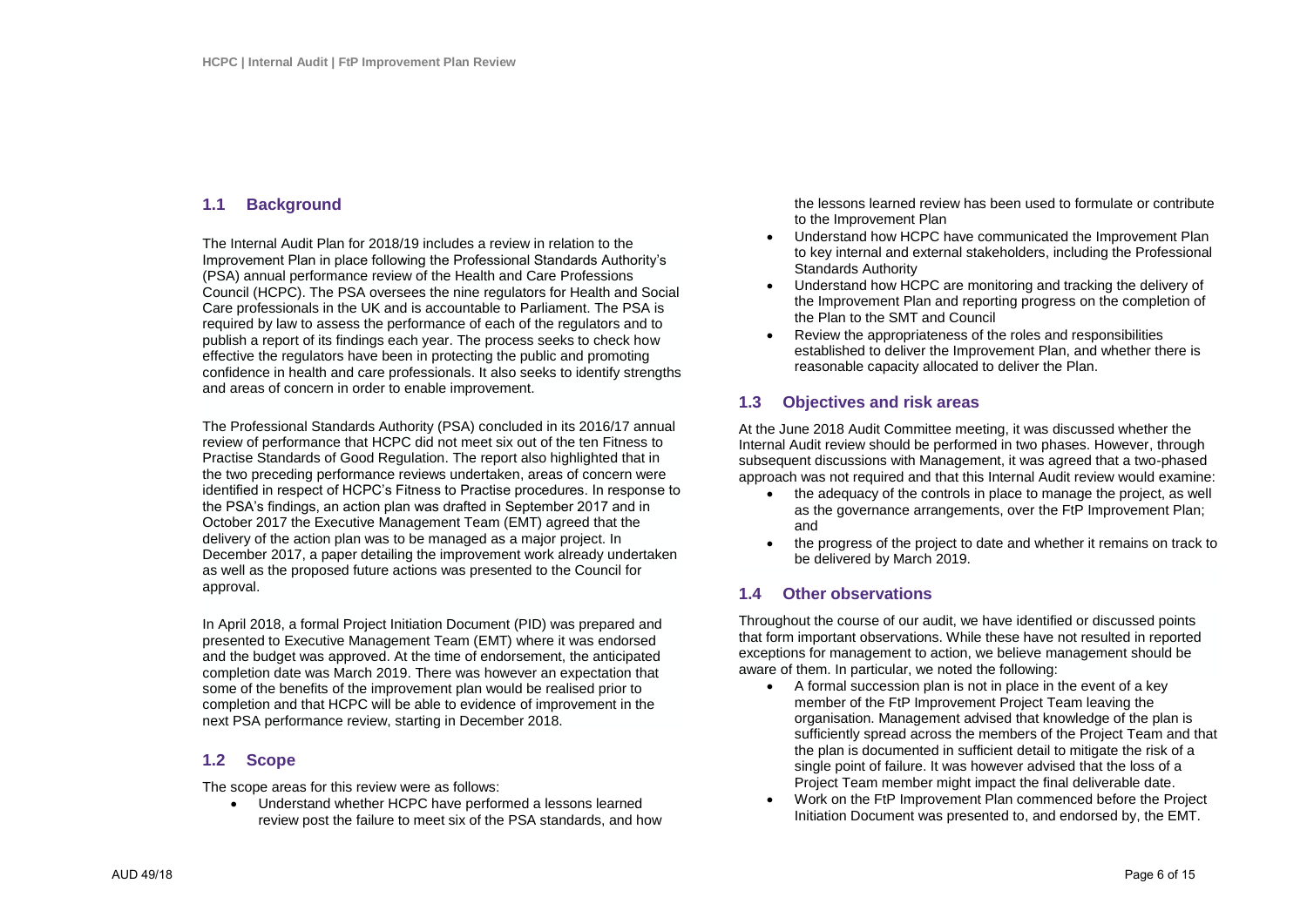This does not typically align with established good practice. However, it was advised that the time critical nature and importance of the change required, necessitated this approach (i.e. work commencing as soon as possible).

- Instances were noted (e.g. Discontinuance and Consent Project deliverables) where the work on deliverables was undertaken prior to the quality assurance (QA) criteria being agreed. This caused issues and resulted in HCPC going through the QA process a second time. It was advised that the Plan was subsequently amended to include a step requiring that QA criteria be agreed in advance.
- No documentation was available to evidence formal communication with the PSA regarding the Project to obtain feedback or guidance. Management advised that the PSA are reluctant to issue any formal communications outside of the official assessments due to the nature of their role. Management however confirmed that there are ongoing discussions with the PSA on specific Project deliverables where quidance is required.

## **1.5 Acknowledgement**

We would like to take this opportunity to thank the staff involved for their cooperation during this internal audit.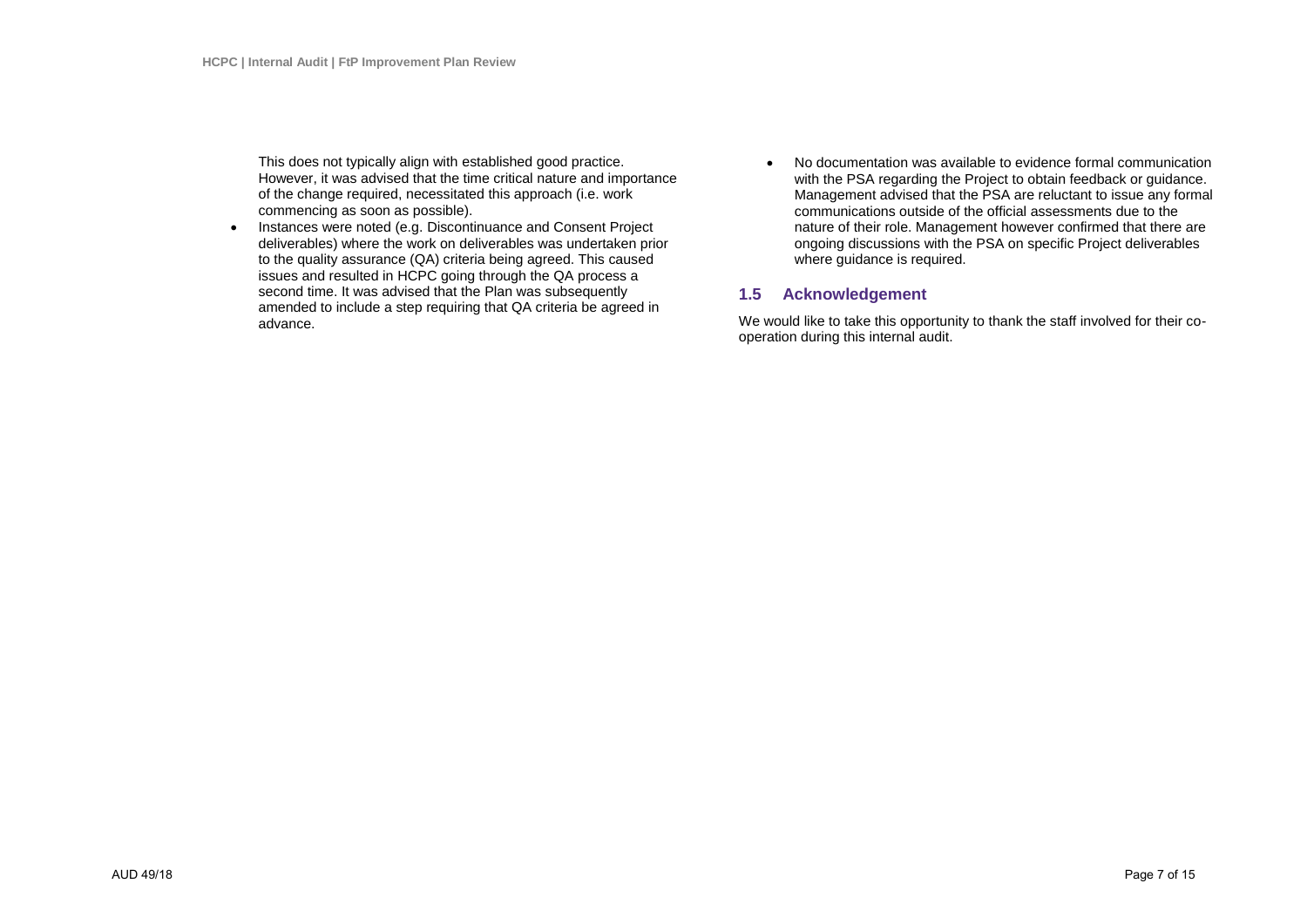## **2 Detailed findings**

r.

### **INTERNAL AND EXTERNAL STAKEHOLDER COMMUNICATIONS**

|     | RISK: NO REPORTING PROCESSES HAVE BEEN CREATED TO ENABLE HCPC TO COMMUNICATE PROGRESS TO KEY INTERNAL AND EXTRNAL STAKEHOLDERS                                                                                                                                                                                                                                                                                                                                                                                                                                                                                                                                                                                                                                                                                                                                                                                                                                                                                                                                                                                                                                                                                                                                                                                                                                                                                                                                                                                                                                                                                                                                                                                                                                                                                                                                                                                                                                                                                                                                                        |                        |                                                                                                                                                                                                                                                                                                                                                                                                                                                                                                                                                                                                                                                                                                                                                                                                                                                                                                                                                                                                                                                                                                                                                          |  |  |
|-----|---------------------------------------------------------------------------------------------------------------------------------------------------------------------------------------------------------------------------------------------------------------------------------------------------------------------------------------------------------------------------------------------------------------------------------------------------------------------------------------------------------------------------------------------------------------------------------------------------------------------------------------------------------------------------------------------------------------------------------------------------------------------------------------------------------------------------------------------------------------------------------------------------------------------------------------------------------------------------------------------------------------------------------------------------------------------------------------------------------------------------------------------------------------------------------------------------------------------------------------------------------------------------------------------------------------------------------------------------------------------------------------------------------------------------------------------------------------------------------------------------------------------------------------------------------------------------------------------------------------------------------------------------------------------------------------------------------------------------------------------------------------------------------------------------------------------------------------------------------------------------------------------------------------------------------------------------------------------------------------------------------------------------------------------------------------------------------------|------------------------|----------------------------------------------------------------------------------------------------------------------------------------------------------------------------------------------------------------------------------------------------------------------------------------------------------------------------------------------------------------------------------------------------------------------------------------------------------------------------------------------------------------------------------------------------------------------------------------------------------------------------------------------------------------------------------------------------------------------------------------------------------------------------------------------------------------------------------------------------------------------------------------------------------------------------------------------------------------------------------------------------------------------------------------------------------------------------------------------------------------------------------------------------------|--|--|
| Ref | Audit finding and potential risk                                                                                                                                                                                                                                                                                                                                                                                                                                                                                                                                                                                                                                                                                                                                                                                                                                                                                                                                                                                                                                                                                                                                                                                                                                                                                                                                                                                                                                                                                                                                                                                                                                                                                                                                                                                                                                                                                                                                                                                                                                                      | <b>Issue</b><br>rating | <b>Proposed management actions</b>                                                                                                                                                                                                                                                                                                                                                                                                                                                                                                                                                                                                                                                                                                                                                                                                                                                                                                                                                                                                                                                                                                                       |  |  |
| 1.  | <b>Good practice</b><br>A formalised and approved communication plan is in place which clearly defines the<br>approach to communications with internal and external stakeholders. The plan clearly<br>articulates the actions to be undertaken, the responsible person and the expected date<br>of completion. The plan is regularly reviewed and updated to monitor the completion<br>status of tasks and to ensure the plan remains appropriate to support the achievement<br>of the overall objective.<br><b>Finding</b><br>Internal stakeholder communication<br>An internal communications plan was drafted setting out, amongst other things,<br>responsibilities, strategy, objectives, key messages, risks, and tactics. The tactics refer<br>to the specific actions to be performed to deliver the key messages. It was however<br>noted that the Internal Communications Plan had not been formally reviewed and<br>approved by the Project Board.<br>Review of the internal communications plan further noted that it is not sufficiently<br>detailed and is not regularly updated. Our detailed observations are as follows:<br>Three of the 20 tactics did not have a specific responsible person assigned.<br>$\bullet$<br>Some tactics do not have clear due dates / timelines assigned e.g. "Summer 2018"<br>$\bullet$<br>and "tbc?"<br>The plan has not been updated since its inception in April 2018 and progress in<br>$\bullet$<br>respect of some of the tactics has not been completed.<br>Three instances were noted where the tactics had not been completed in line with<br>$\bullet$<br>the planned timescales. It was not always clear, based on the internal<br>communications plan, what the root cause was and what the updated target action<br>date is.<br>Supporting meeting minutes and discussions with Management advised that progress<br>in respect of the internal communications was, and continues to be, discussed at the<br>Project Team and Board meetings, although not specifically tracked and updated in the<br>communication plan. | <b>Medium</b>          | a) The internal communication plan will be updated to clearly reflect<br>responsible persons and specific action due dates. Additionally,<br>the internal communication plan will be updated to reflect the<br>current status of all actions on an ongoing basis (i.e. in the<br>weekly Project Team meetings). New anticipated due dates for<br>overdue actions will be completed and monitored.<br>b) The external communication strategy document will be updated<br>to reflect the relevant responsible persons, target action dates<br>and the status of actions. The document will be updated as part<br>of the Project Team meetings.<br>c) Both internal and external communication plans will be reviewed<br>and approved by the Project Board to confirm that they remain fit<br>for purpose. Progress against the plan will be monitored as part<br>of the Project Team meetings to ensure tactics are undertaken<br>on a timely basis.<br>d) The internal and external stakeholder communication tactics will<br>be added to Microsoft Project.<br>Date Effective: November 2018<br><b>Owner: Kellie Green, FtP Improvement Project Lead</b> |  |  |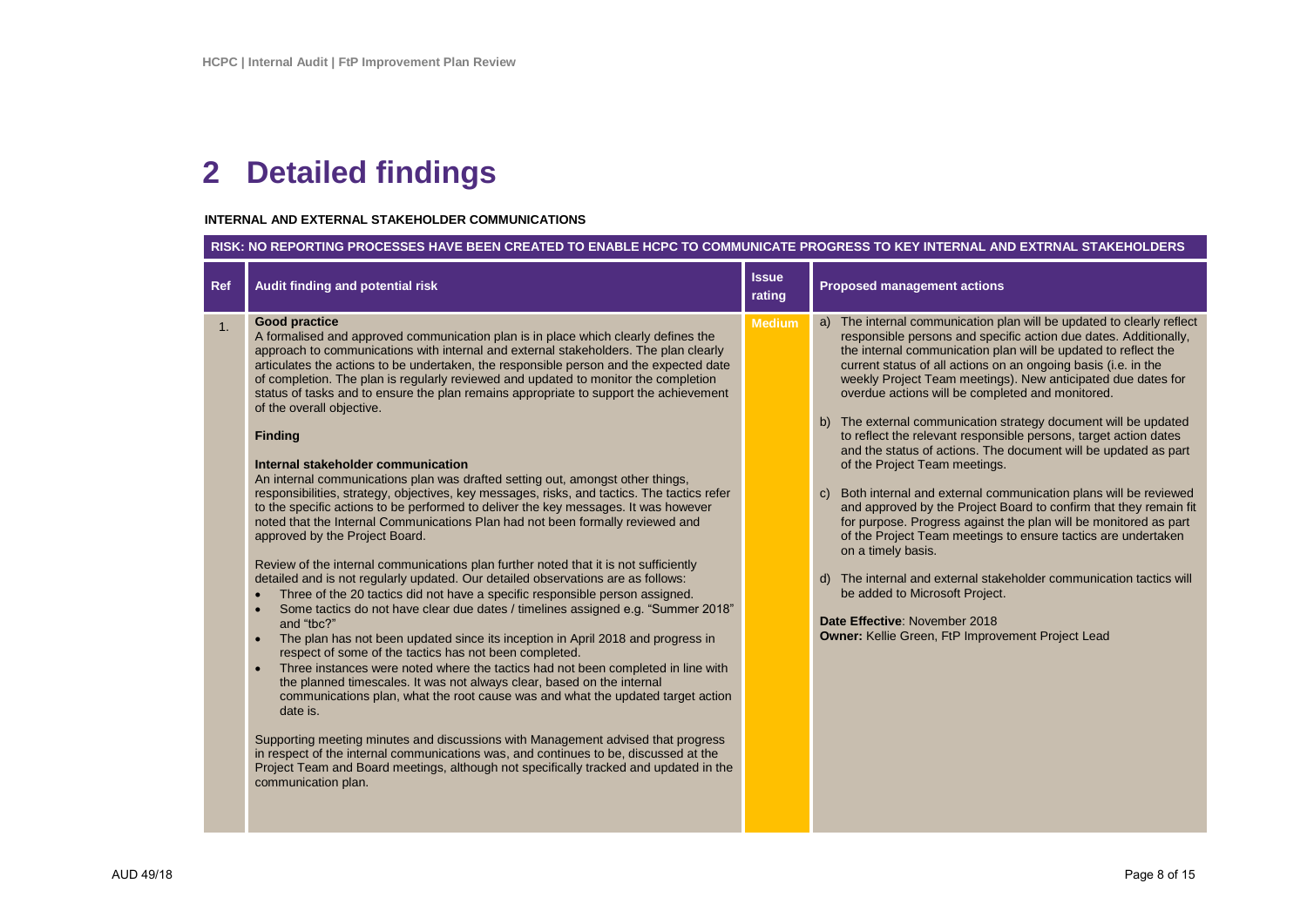#### **INTERNAL AND EXTERNAL STAKEHOLDER COMMUNICATIONS**

#### **External stakeholder communication**

In respect of external communications, it was noted that a Communications Strategy and stakeholder analysis had been performed as part of the FtP Improvement Project Initiation Document (PID). The document however does not include the details of communications with external parties in the same level of detail as the internal communications plan. It was further noted, and similar to the internal communications plan, that clear articulation of the responsible persons and due dates have not been documented for all actions identified. The document has also not been updated to reflect whether actions have been completed.

External communications is also discussed and progress reported in Project Team and Board meetings, although not tracked against a formal and detailed external communication plan.

Finally, it was also noted that that internal and external communications, in respect of the plan, are not tracked in Microsoft Project.

#### **Implication**

Where actions do not have clear responsibility assigned to them there may be ambiguity on who is responsible for ensuring completion. This may lead to actions not being completed in line with the communication plan. If clear timelines or completion dates are not specified it increases the risk that actions will not be completed on a timely basis.

Further, if the communications plan is not reviewed and regularly updated, this increases the risk that incomplete or delayed actions will not be highlighted, appropriately escalated and prioritised. There may also be a lack of visibility of the progress and implementation.

The above implications may ultimately result in ineffective and / or inadequate communication with internal and external stakeholders.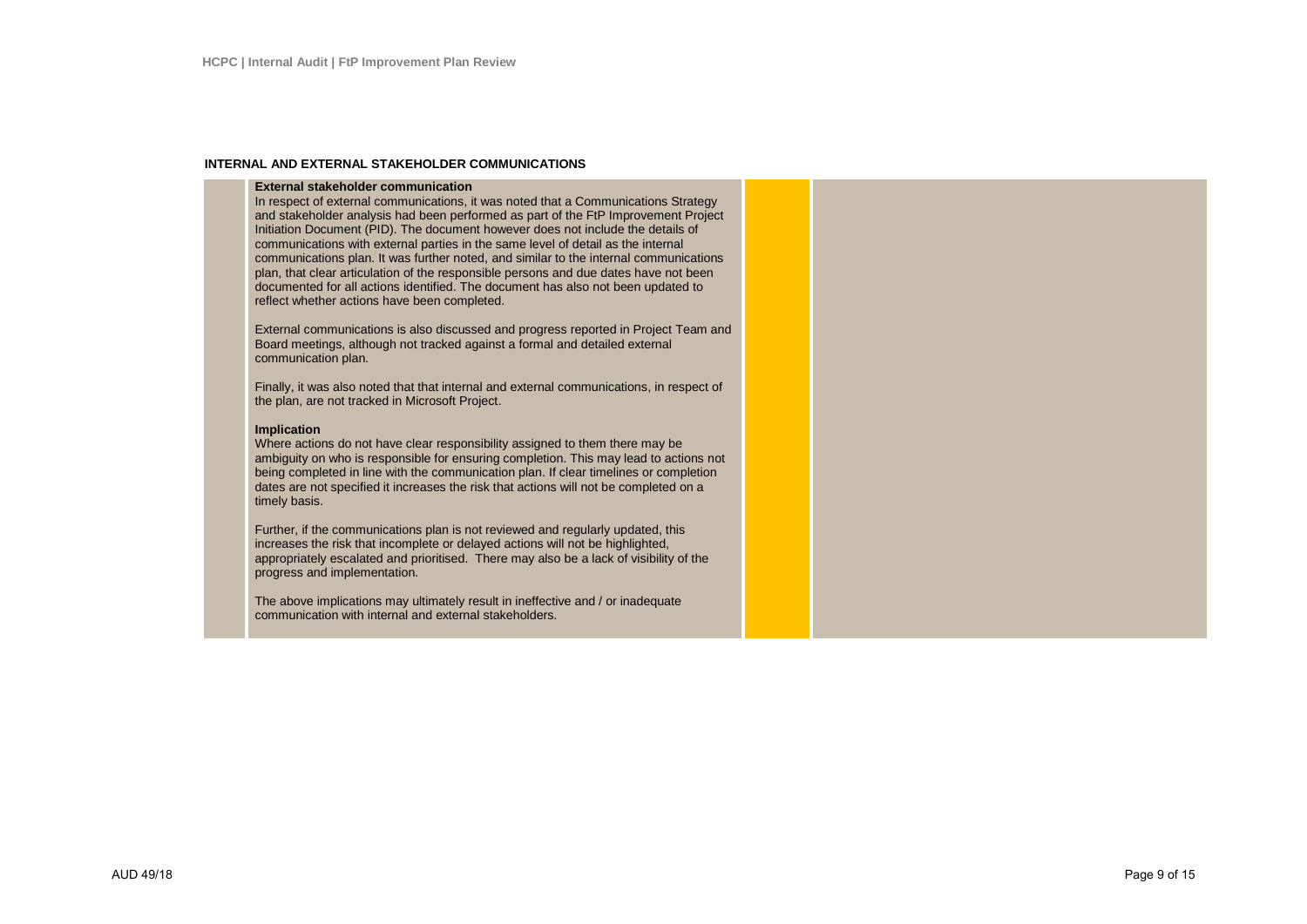#### **RESOURCE PLANNING**

### **RISK: THE PROJECT DOES NOT HAVE SUFFICIENT RESOURCES ALLOCATED TO IT AND INTERDEPENCIES ARE NOT IDENTIFIED**

| Ref | Audit finding and potential risk                                                                                                                                                                                                                                                                                                                                                                                                                                                                                                                                                                                                                                                                                                                                                                                                                                                                                                                                                                                                                                                                                                                                                                                                                                            | <b>Issue</b><br>rating | <b>Proposed management actions</b>                                                                                                                                                                                                                                                                                                                                                                                                                      |
|-----|-----------------------------------------------------------------------------------------------------------------------------------------------------------------------------------------------------------------------------------------------------------------------------------------------------------------------------------------------------------------------------------------------------------------------------------------------------------------------------------------------------------------------------------------------------------------------------------------------------------------------------------------------------------------------------------------------------------------------------------------------------------------------------------------------------------------------------------------------------------------------------------------------------------------------------------------------------------------------------------------------------------------------------------------------------------------------------------------------------------------------------------------------------------------------------------------------------------------------------------------------------------------------------|------------------------|---------------------------------------------------------------------------------------------------------------------------------------------------------------------------------------------------------------------------------------------------------------------------------------------------------------------------------------------------------------------------------------------------------------------------------------------------------|
| 2.  | <b>Good practice</b><br>All tasks / deliverables in respect of the Project have the required resources assigned.<br>The timing (start and end dates) of Project deliverables takes into account any<br>interdependencies that might exist.<br><b>Finding</b><br>Instances were noted where the Project plan did not have resources allocated to the tasks<br>underpinning the overall deliverable, which was to draft revised job descriptions. Discussion<br>with management advised that resources were not allocated as interdependencies had not<br>been identified and 5 preceding activities needed to be completed first. It was decided that<br>resources would be assigned nearer to the time of completion (due to be completed<br>November 2018).<br><b>Implication</b><br>In instances where resource has not been assigned suitably far in advance, there is a risk that<br>the resource might not have capacity to complete the required deliverables. This may have an<br>impact on the timely completion of deliverables prior to the PSA's visit in December 2018 or in<br>view of the March 2019 deadline.<br>There is a risk that interdependencies have not been identified for other Project deliverables,<br>which might result in unforeseen delays. | <b>Medium</b>          | Management will review the resourcing of tasks, including<br>those that have been delayed due to re-planning, to ensure<br>there is adequate resource available to complete the task.<br>All current deliverables on the Project plan will be reviewed<br>to ensure there are no task / deliverable interdependencies<br>that the Project Team are unaware of.<br>Date Effective: November 2018<br><b>Owner: Tim Kitchener - Senior Project Manager</b> |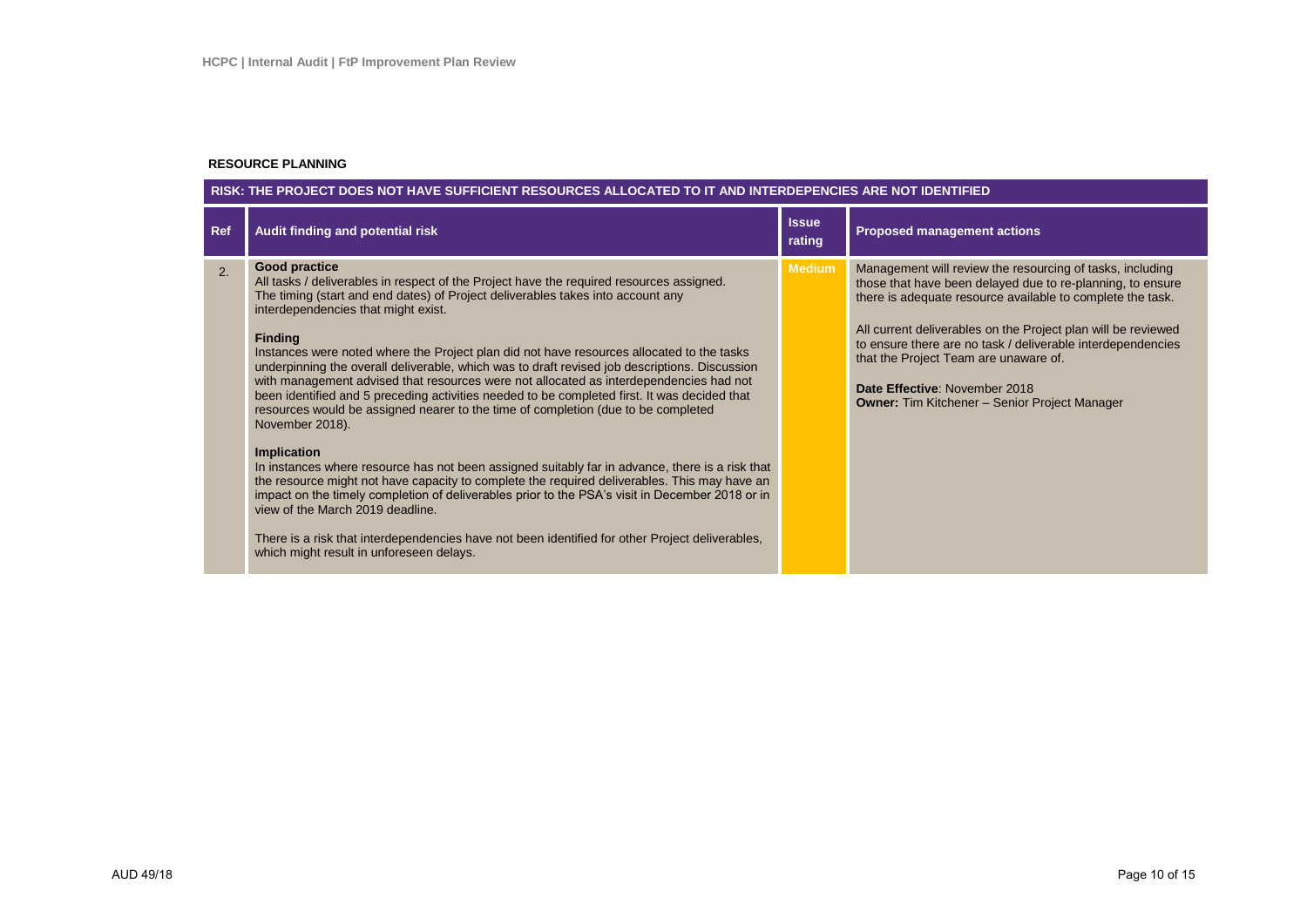#### **QUALITY ASSURANCE**

#### **RISK: COMPLETION OF DELIVERABLE MATRICES ARE INCONSISTENT WHICH MIGHT RESULT IN THE PROJECT BOARD NOT HAVING CLEAR GUIDANCE NEEDED TO MAKE A DECISION**

| <b>Ref</b> | Audit finding and potential risk                                                                                                                                                                                                                                                                                                                                                                                                                                                                                                                                                                                                                                                                                                                                                                                                                                                                                                                                                                                                                                                                                                                                                                                                               | <b>Issue</b><br>rating | <b>Proposed management actions</b>                                                                                                                                                        |
|------------|------------------------------------------------------------------------------------------------------------------------------------------------------------------------------------------------------------------------------------------------------------------------------------------------------------------------------------------------------------------------------------------------------------------------------------------------------------------------------------------------------------------------------------------------------------------------------------------------------------------------------------------------------------------------------------------------------------------------------------------------------------------------------------------------------------------------------------------------------------------------------------------------------------------------------------------------------------------------------------------------------------------------------------------------------------------------------------------------------------------------------------------------------------------------------------------------------------------------------------------------|------------------------|-------------------------------------------------------------------------------------------------------------------------------------------------------------------------------------------|
| 3.         | <b>Good practice</b><br>Key deliverables in respect of the Project are subject to a formal and consistent<br>quality assurance process, with a clear conclusion and recommendation to be<br>considered by the Project Board.<br><b>Finding</b><br>Four examples of the deliverable matrices completed by the Quality Compliance team<br>were provided to IA. The following was observed:<br>Two instances where the deliverable matrix did not provide an overall<br>$\bullet$<br>recommendation to the Project Board; and<br>Inconsistency in the conclusions made, as some matrices only included an<br>$\bullet$<br>overall conclusion whereas others concluded as to whether each 'aim' had been<br>met.<br>It was advised by management that the document has evolved and that there is now<br>a standard template in place for in-progress and future deliverables.<br><b>Implication</b><br>If an inconsistent approach is followed, then the deliverable matrices received by the<br>Project Board may not include all the required information upon which to base their<br>decision i.e. whether to 'approve' or 'fail' a deliverable. This may lead to the Project<br>Board making decisions on the basis of incomplete information. | Low                    | Going forward, all deliverables will be assessed according to<br>the standard template.<br>Date Effective: November 2018<br><b>Owner: Ellis Christie - FtP Quality Compliance Manager</b> |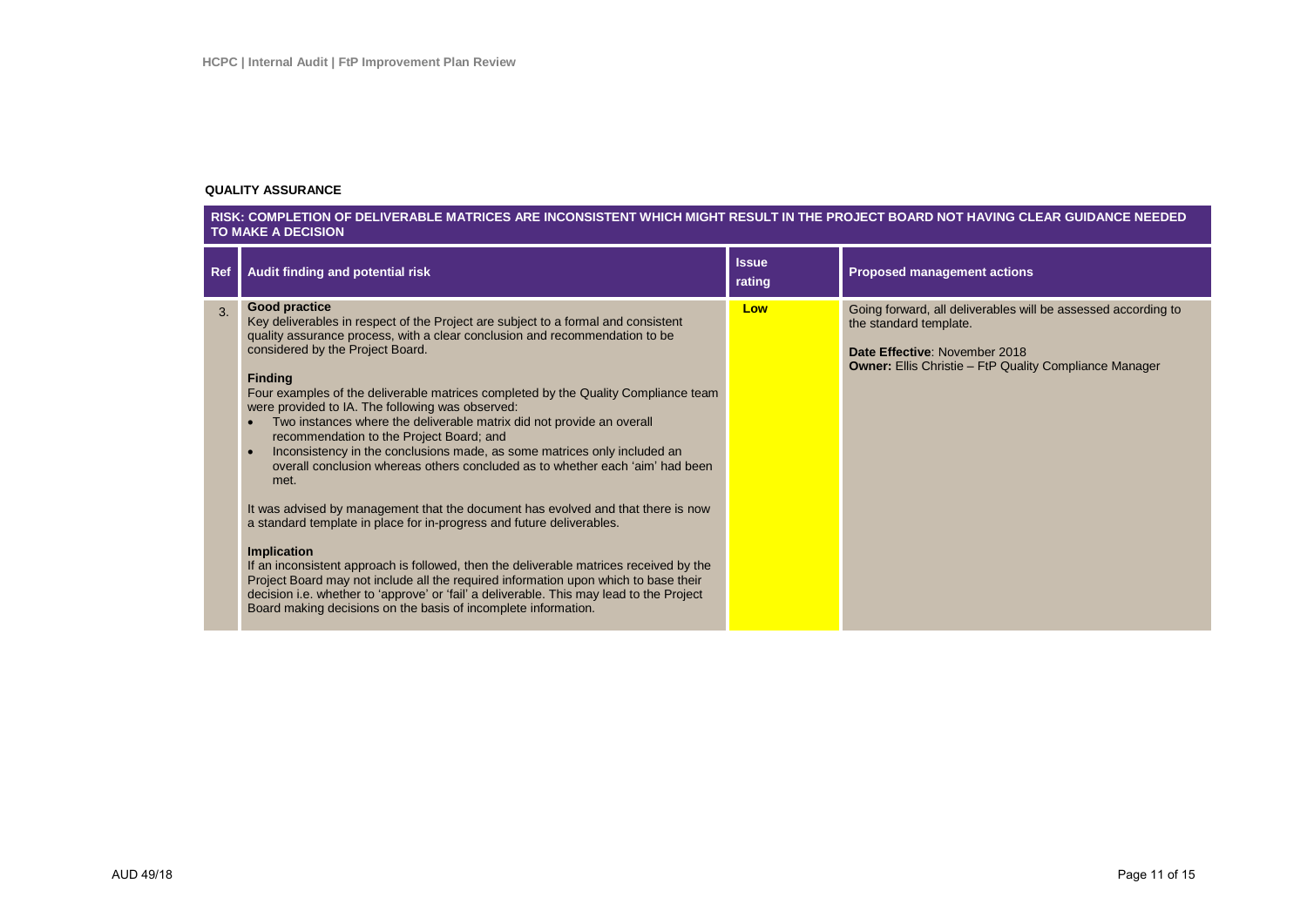## **A Approach and responsibilities**

## **Approach**

Our outline approach to the audit was as follows:

- Meeting with HCPC's management team to understand what lessons learned activity had been performed and how this has been used to create the Improvement Plan. Note, this review did not provide assurance over whether the appropriate lessons have been identified and incorporated into the Plan, but considered the process and approach taken by HCPC to understand any lessons, and how they have been reported internally.
- Review of documentation, including project plans and roles and responsibility allocations to deliver the Improvement Plan.
- Review how management are tracking progress of the Improvement Plan and understand the communication mechanisms in place for reporting on the progress made to date in completing the Plan.

### **Client staff**

The following staff were consulted as part of this review:

- Marc Seale, Chief Executive and Registrar
- John Barwick, Executive Director of Regulation
- Brian James, Head of Fitness to Practise (FtP)
- Tim Kitchener, Senior Project Manager
- Kellie Green, FtP Improvement Project Lead
- Ellis Christie, FtP Quality Compliance Manager
- Claire Amor, Head of Governance
- Giba Rahman, Governance and Appointments Officer
- Laura Coffey, Senior Development Manager FtP Improvement
- Alex Urquhart, Stakeholder Communications Officer
- Paul Cooper, Interim Head of Projects

### **Documents received**

The following documents were received and reviewed during the course of this audit:

- April 18 briefing note for managers
- All employee November 17 PSA performance review
- Feb & March directorate briefings
- Feb 2018 directorate briefings
- Targets questions and responses to PSA
- Sept 2017 directorate briefings
- September FtP directorate briefings
- HCPC FtP Partnership forum agenda November 17
- FtP Improvement project drop in update
- HCPC Forum Agenda May 18
- HCPC Quarterly bulletin February 18
- Partners newsletter February 18
- HCPC Quarterly bulletin August 2018
- How we work FtP Improvement project work stream information
- Intranet story feedback log
- Addition to weekly bulletin request email
- Weekly Case management bulletin 06/03/17
- FtP Management team away day 2017 programme outline
- FtP Mangers meeting document September 2017
- Council paper December 17
- Appendix A Council Meeting Paper Dec 17
- Appendix B Council Meeting Paper- Dec 17
- Appendix C– Council Meeting Paper- Dec 17
- Appendix D– Council Meeting Paper- Dec 17
- August 2018 stakeholder update
- August 2018 TAC update
- PID and budget for FtP Improvement plan
- Improvement plan
- Request for FtP operational guidance, FtP data & Job description emails
- HCPC Forum Action point May 18
- Chief executives report July 18 & Feb 18
- Meet HCPC presentation September 18
- EMT notes October 17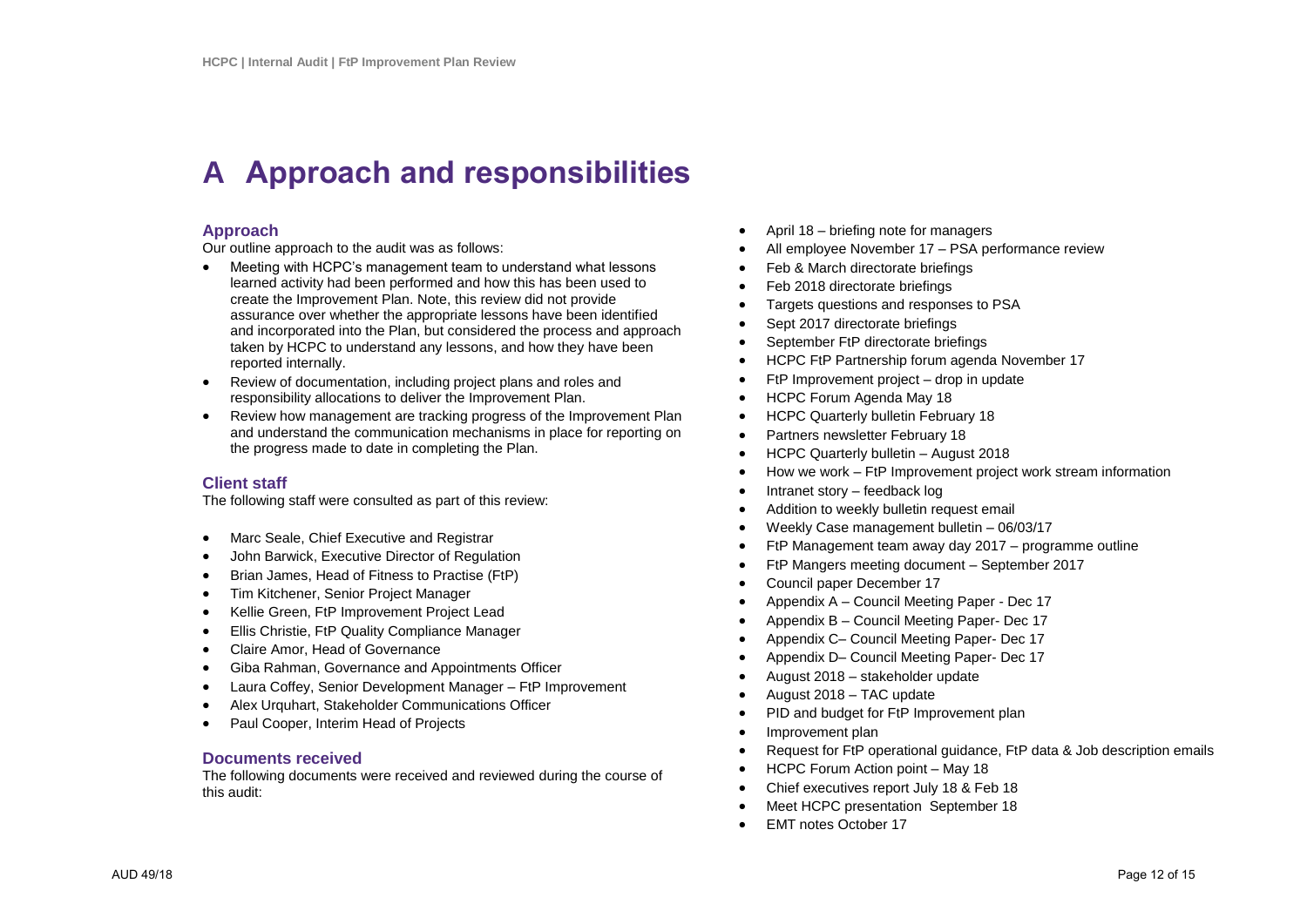- FtP Management Away Day 2017 Agenda
- FtP Management Away Day PowerPoint
- Internal communications & Engagement plan 18/19
- Minutes of Council Meeting December 17
- Minutes of council meeting May 18
- Council Meeting May 18 Agenda
- HCPC April all employee briefing intranet posting
- All employee briefing April 18 PowerPoint
- Project Board Meeting Notes (Dates 01/05/2018; 07/08/2018; 21/08/2108; 07/08/2018; 24/07/2018)
- Project Board Meeting PowerPoint (Date 21/08/2018)
- Project Team Meeting Notes (13/08/2018; 20/08/2018)
- Project Team Meeting PowerPoints (13/08/2018; 20/08/2018; 03/09/2018)
- Quality Assurance Framework 18 & appendix 1
- FtP Quality Team 2109 year overview
- Deliverable Matrix ICP Training
- Deliverable Matrix QAF
- FtP Improvement Project Disco Deliverable Quality review
- FtP Improvement Project Committed spend report
- PID vs current plan comparison
- FtP Improvement Plan update (Kelly to Tim)
- QA activity dates
- FtP Quality Review Template
- ICP Decision Audit report
- ICP Decision Audit report Emails
- ICP Decision Audit Recommendation to follow up email
- HCPC Project Management guide
- FtP Improvement Project resource Plan Oct 17
- PID with Appendix
- FtP Improvement Project Update August 18

## **Locations**

The following location was visited during the course of this review:

Park House, 184-186 Kennington Park Road, London SE11 4BU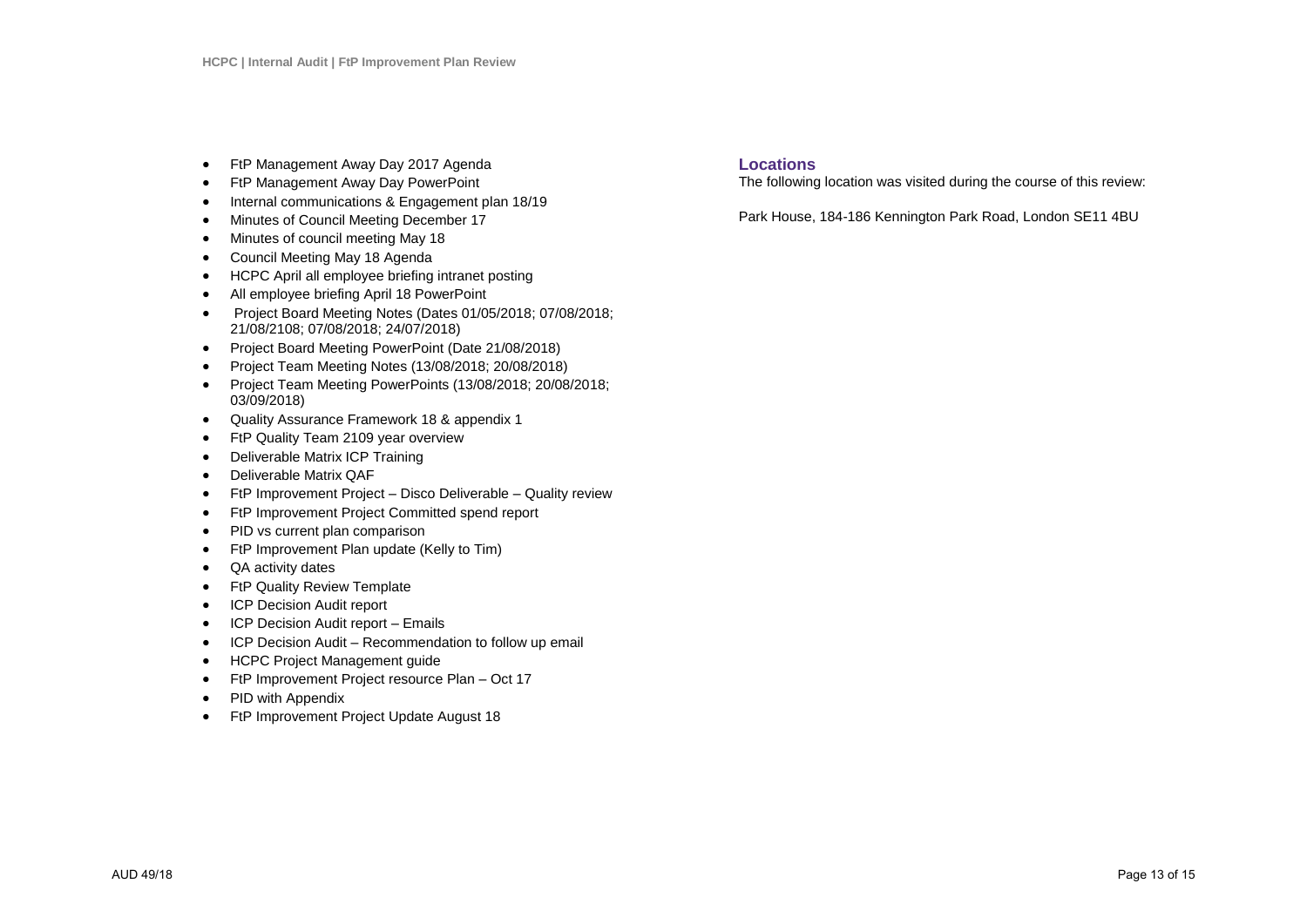# **B Audit Issue Rating**

## **Audit issue rating**

Within each report, every audit issue is given a rating. This is summarised in the table below.

| Rating        | <b>Description</b>                                                                                                                                                         | <b>Features</b>                                                                                                                                                                                                                                                                 |
|---------------|----------------------------------------------------------------------------------------------------------------------------------------------------------------------------|---------------------------------------------------------------------------------------------------------------------------------------------------------------------------------------------------------------------------------------------------------------------------------|
| <b>High</b>   | Findings that are fundamental to the management of risk in the<br>business area, representing a weakness in control that requires the<br>immediate attention of management | • Key control not designed or operating effectively<br>• Potential for fraud identified<br>• Non-compliance with key procedures / standards<br>• Non-compliance with regulation                                                                                                 |
| <b>Medium</b> | Important findings that are to be resolved by line management.                                                                                                             | • Impact is contained within the department and compensating controls would detect errors<br>• Possibility for fraud exists<br>• Control failures identified but not in key controls<br>. Non-compliance with procedures / standards (but not resulting in key control failure) |
| Low           | Findings that identify non-compliance with established procedures.                                                                                                         | • Minor control weakness<br>• Minor non-compliance with procedures / standards                                                                                                                                                                                                  |
| Improvement   | Items requiring no action but which may be of interest to management<br>or best practice advice                                                                            | • Information for department management<br>• Control operating but not necessarily in accordance with best practice                                                                                                                                                             |